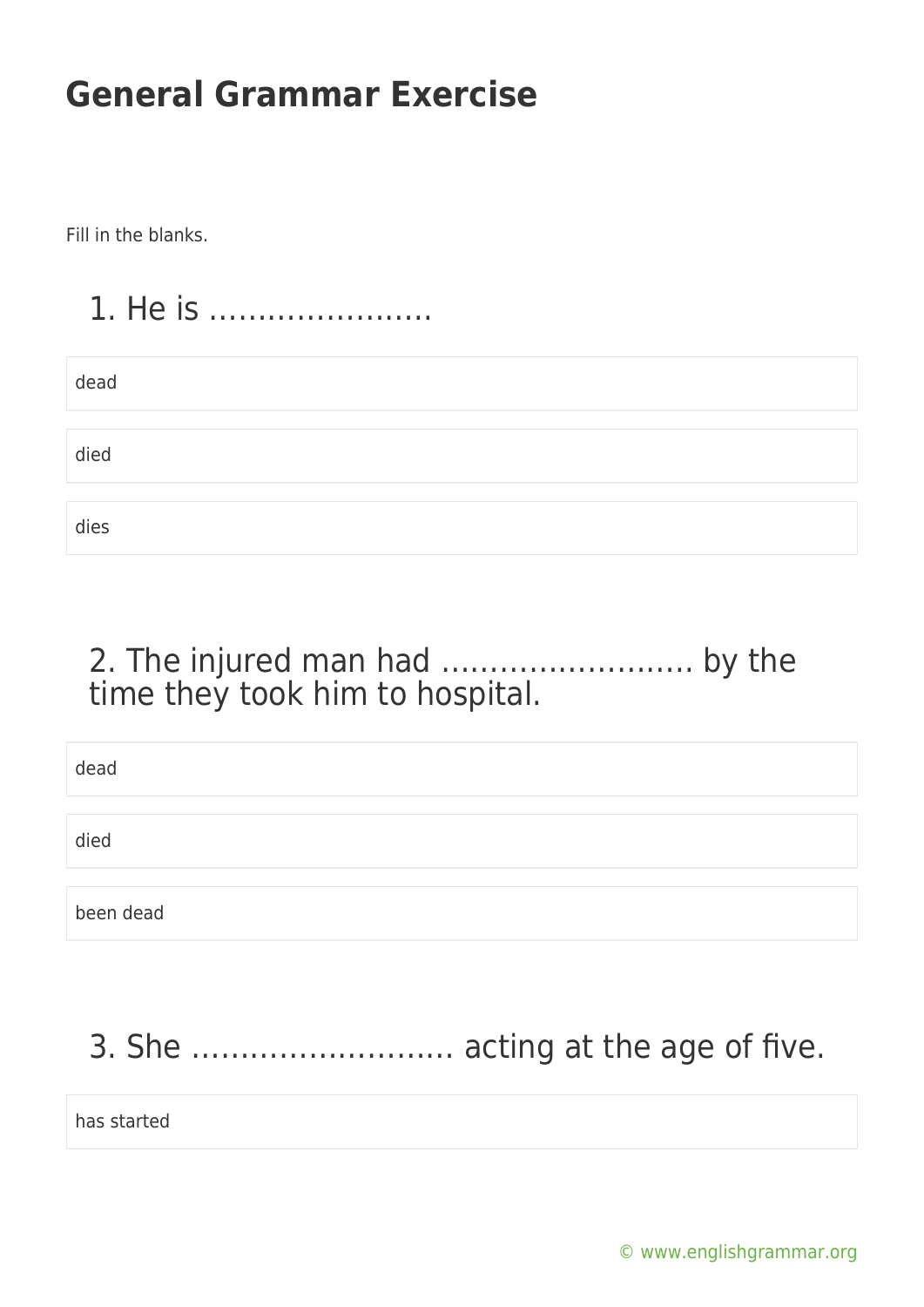starts started

#### 4. We spent hours ……………………… music and movies.

| discussing       |  |
|------------------|--|
|                  |  |
| discussing of    |  |
|                  |  |
| discussing about |  |

### 5. I have ……………………. for the drinks.

| paid  |  |  |  |
|-------|--|--|--|
|       |  |  |  |
| pays  |  |  |  |
|       |  |  |  |
| payed |  |  |  |

[© www.englishgrammar.org](https://www.englishgrammar.org/)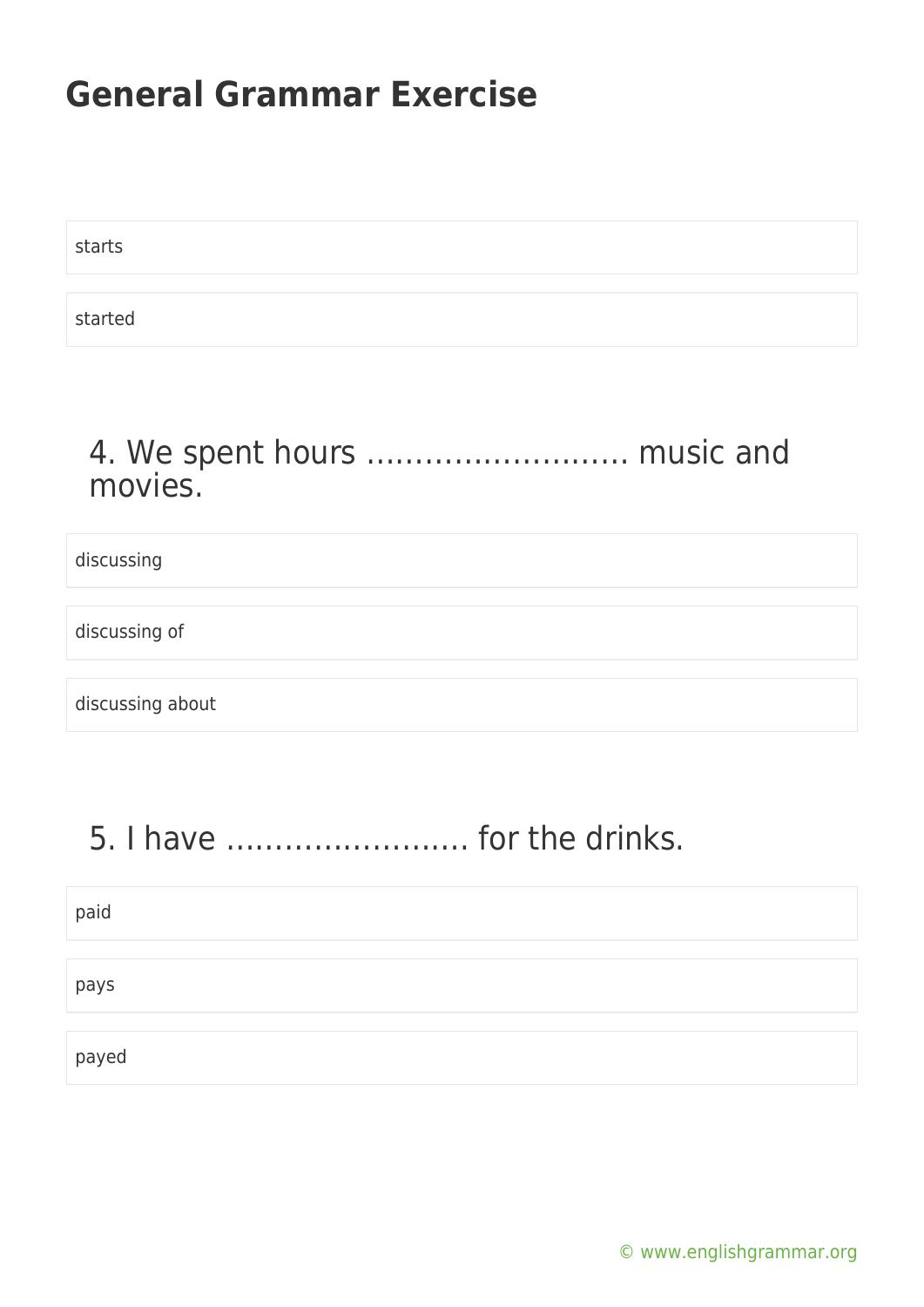6. There are some advantages ……………………….. alone.

| to living |  |
|-----------|--|
|           |  |
| to live   |  |
|           |  |
| of living |  |

### 7. It is high time you …………………….. a job.

| find    |  |
|---------|--|
|         |  |
| found   |  |
|         |  |
| to find |  |

### 8. What a brilliant idea ………………………..!

is it

it was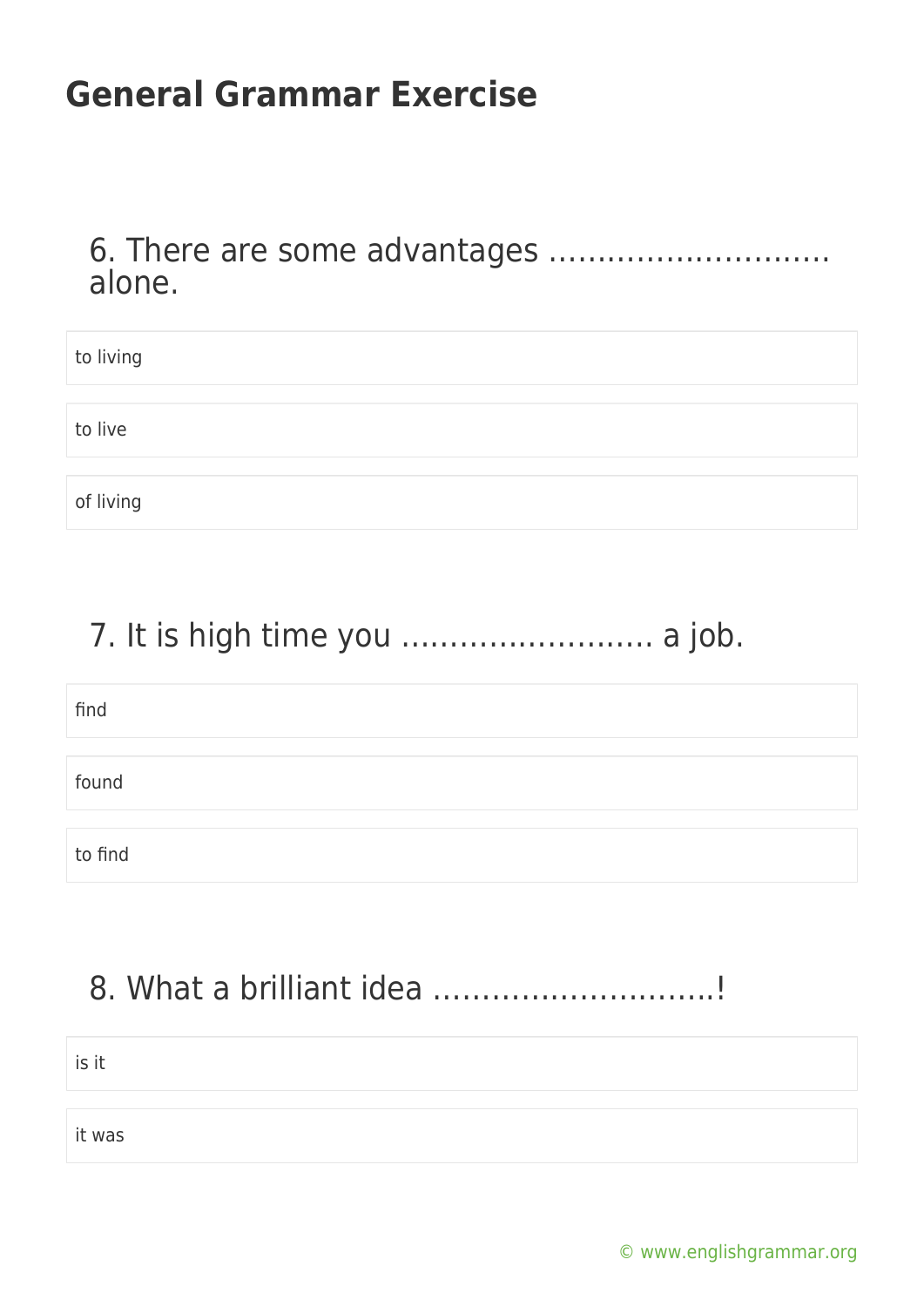it is

### 9. I asked him why ………………………… crying.

| was he   |  |  |  |
|----------|--|--|--|
|          |  |  |  |
| he was   |  |  |  |
|          |  |  |  |
| where he |  |  |  |

#### 10. You had better …………………………. for that job.

| apply   |  |  |
|---------|--|--|
|         |  |  |
| applies |  |  |
|         |  |  |
| applied |  |  |

#### 11. If she found out, we …………………………. in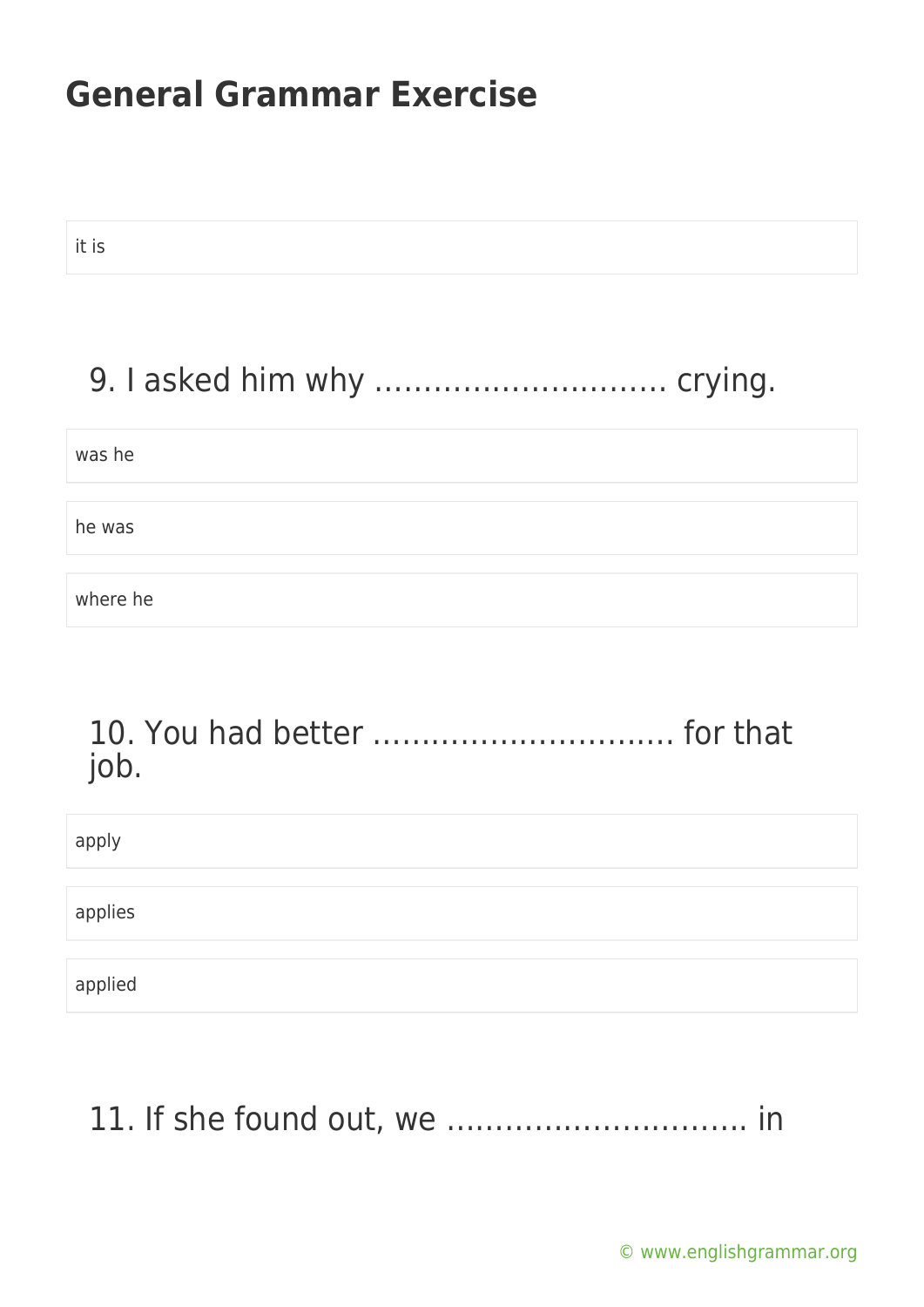#### trouble.

would be

would have be

where be

#### 12. If you do not leave at once, I ……………………….. the police.

would call

will be calling

will call

#### Answers

1. He is dead.

2. The injured man had died by the time they took him to hospital.